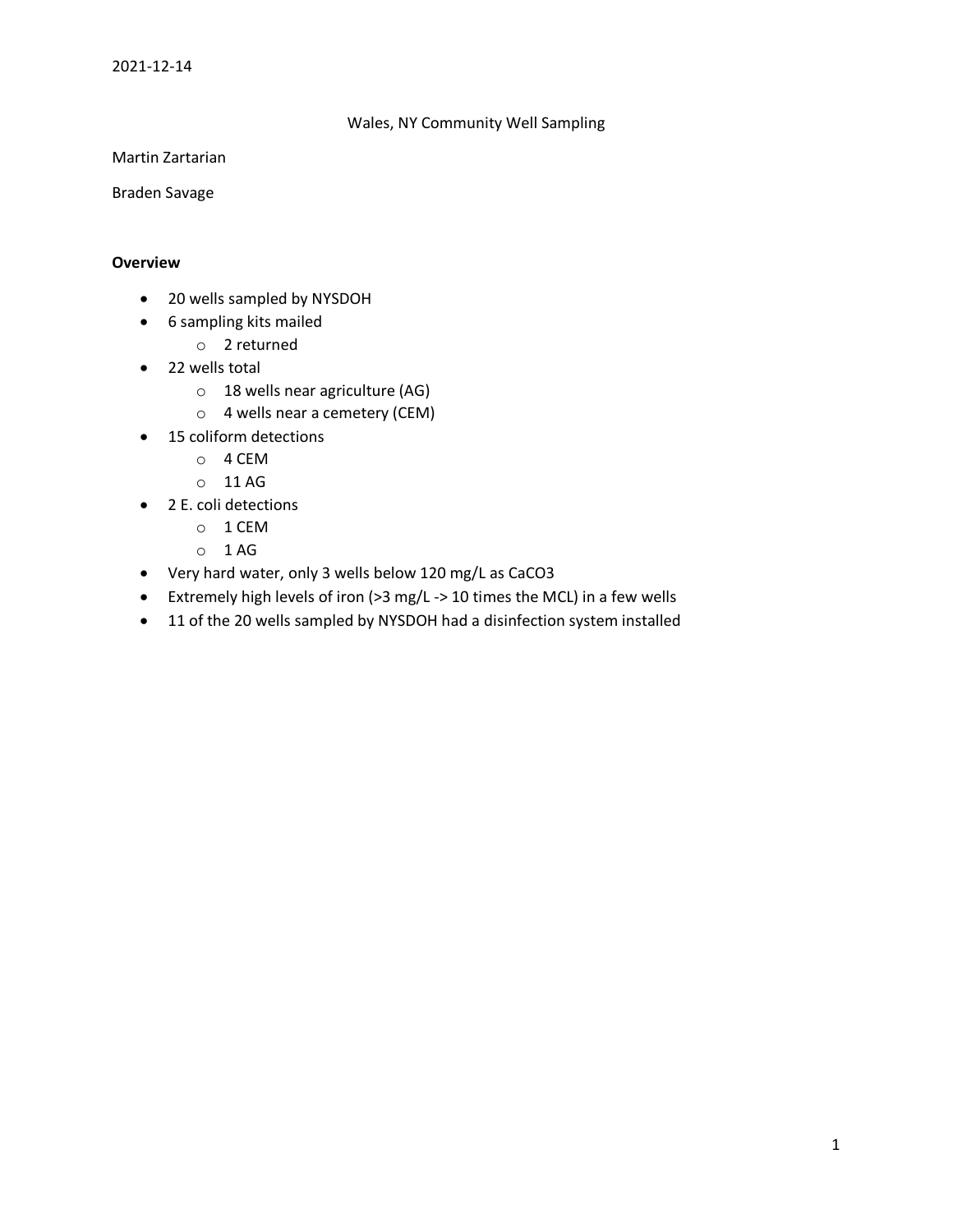## **Tables**

There are no regulations for maximum contaminant levels in private wells in New York State. All references to exceedances are recommended levels.

Number of wells by number of exceedances

All wells

| # of Wells $\geq 1$<br>Exceedance | # of Wells $\geq$ 2<br>Exceedance | # of Wells $\geq 3$<br>Exceedance | # of Wells $\geq 4$<br>Exceedance |
|-----------------------------------|-----------------------------------|-----------------------------------|-----------------------------------|
| 20                                | 13                                | 11                                | q                                 |
| 91%                               | 59%                               | 50%                               | 41%                               |

CEM wells

| # of Wells $\geq 1$<br>Exceedance | # of Wells $\geq$ 2<br>Exceedance | # of Wells $\geq$ 3<br>Exceedance | # of Wells $\geq 4$<br>Exceedance |
|-----------------------------------|-----------------------------------|-----------------------------------|-----------------------------------|
|                                   |                                   |                                   |                                   |
| 100%                              | 50%                               | 25%                               | 25%                               |

AG wells

| # of Wells $\geq 1$<br>Exceedance | # of Wells $\geq$ 2<br>Exceedance | # of Wells $\geq 3$<br>Exceedance | # of Wells $\geq 4$<br>Exceedance |  |
|-----------------------------------|-----------------------------------|-----------------------------------|-----------------------------------|--|
| 16                                | 11                                | 10                                |                                   |  |
| 61%<br>89%                        |                                   | 56%                               | 44%                               |  |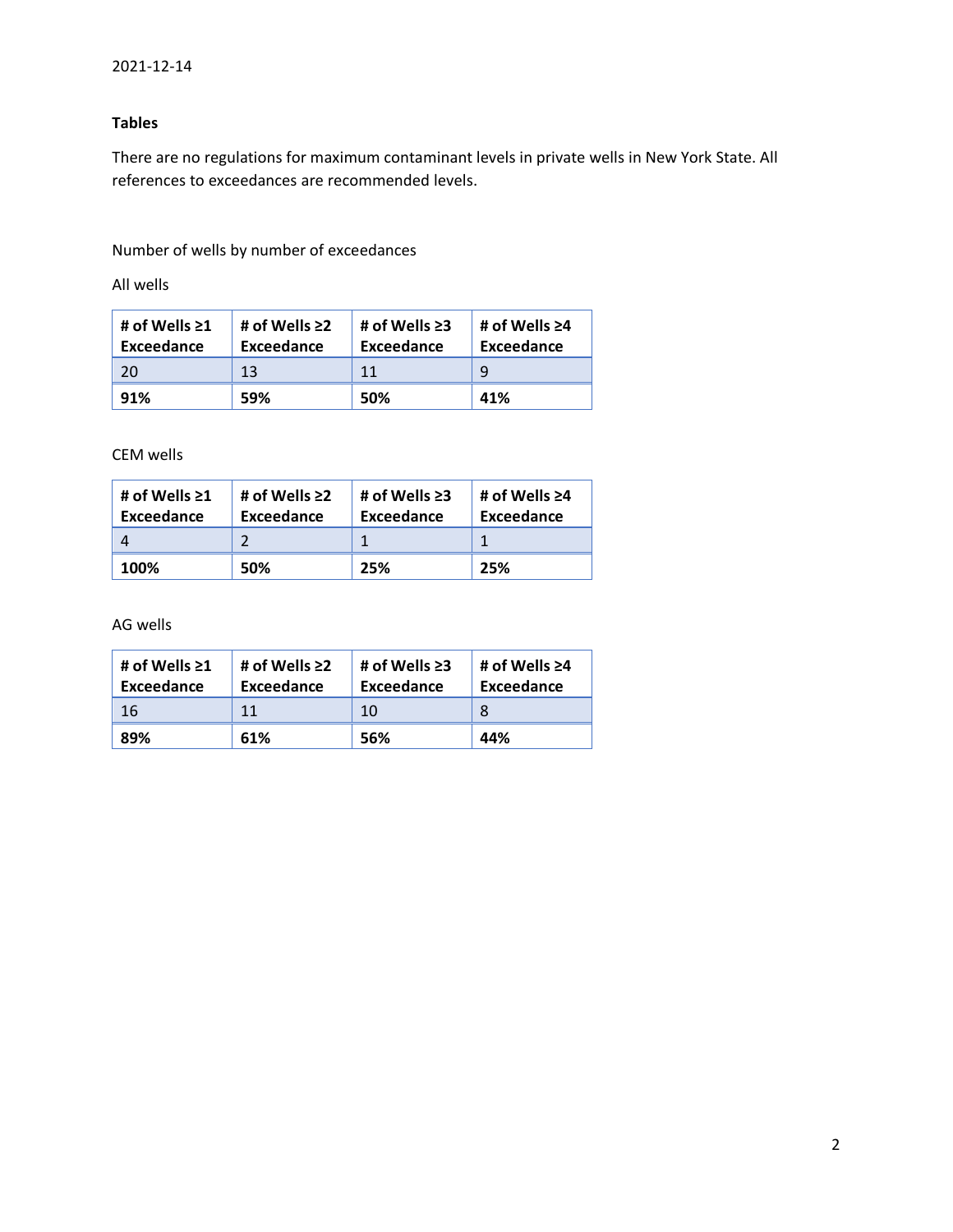# All wells

| Contaminant  | # of Exceedances | % of Wells |  |
|--------------|------------------|------------|--|
| Coliform     | 15               | 68%        |  |
| $Iron + Mn$  | 11               | 50%        |  |
| Iron         | 11               | 50%        |  |
| Turbidity    | 7                | 32%        |  |
| Manganese    | 5                | 23%        |  |
| E. coli      | $\mathfrak z$    | 9%         |  |
| Chloride     | $\mathfrak{p}$   | 9%         |  |
| <b>Total</b> | 53               |            |  |

## CEM wells

| Contaminant  | # of Exceedances | % of Wells |
|--------------|------------------|------------|
| Coliform     | 4                | 100%       |
| $Iron + Mn$  | 1                | 25%        |
| Iron         | 1                | 25%        |
| Manganese    | 1                | 25%        |
| E. coli      | 1                | 25%        |
| Turbidity    | 0                | 0%         |
| Chloride     | O                | 0%         |
| <b>Total</b> | 8                |            |

## AG wells

| Contaminant  | # of Exceedances | % of Wells |
|--------------|------------------|------------|
| Coliform     | 11               | 61%        |
| $Iron + Mn$  | 10               | 56%        |
| Iron         | 10               | 56%        |
| Turbidity    | 7                | 39%        |
| Manganese    | 4                | 22%        |
| Chloride     | 2                | 11%        |
| E. coli      | 1                | 6%         |
| <b>Total</b> | 45               |            |